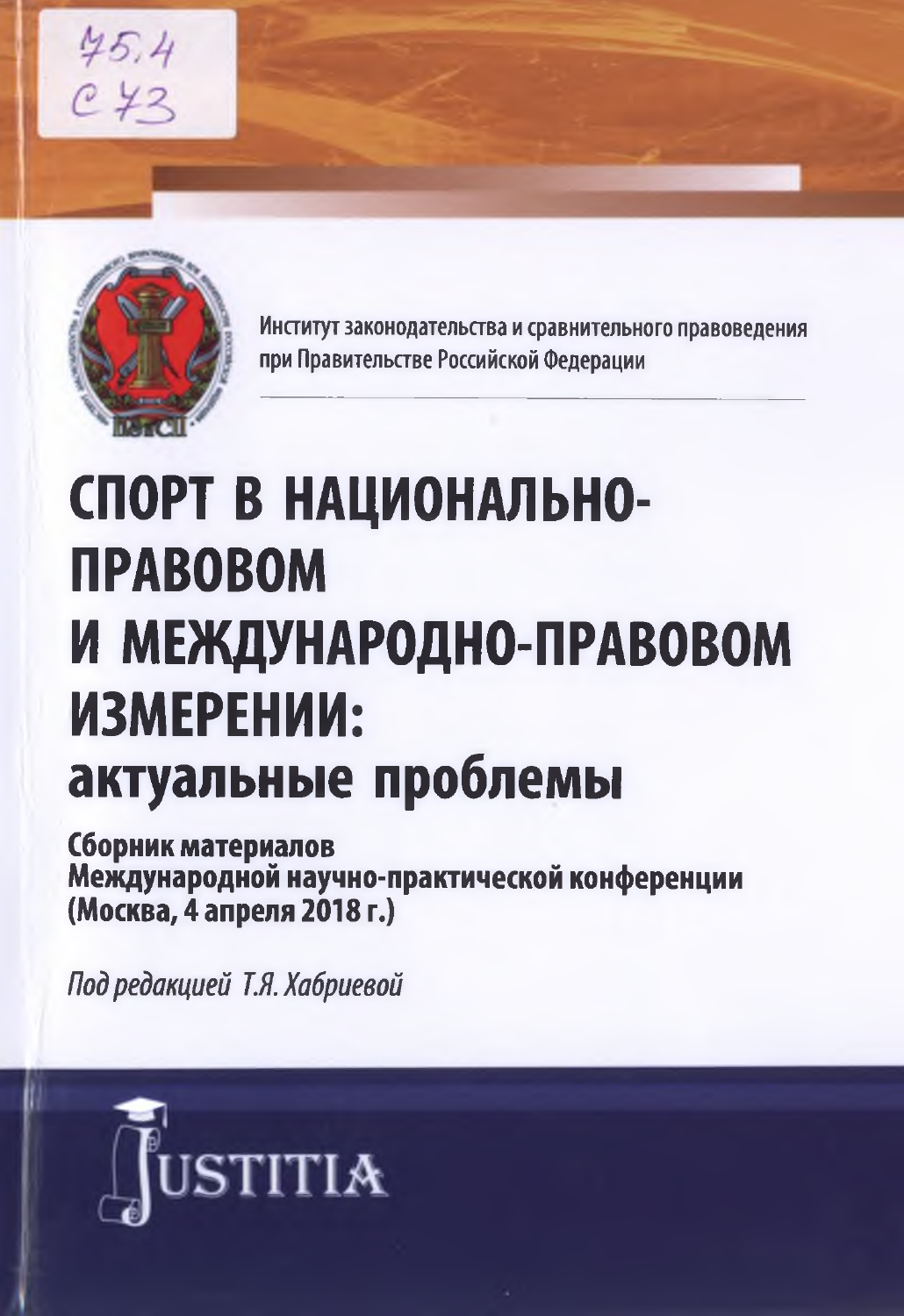

**Институт законодательства и сравнительного правоведения при Правительстве Российской Федерации**

**Ассоциация юристов России При поддержке Российской академии наук**

### **СПОРТ** В НАЦИОНАЛЬНО-ПРАВОВОМ И МЕЖДУНАРОДНО-ПРАВОВОМ ИЗМЕРЕНИИ:

### АКТУАЛЬНЫЕ ПРОБЛЕМЫ

*Сборник материалов Международной научно-практической конференции (Москва, 4 апреля 2018 г.)*

> Под редакцией академика РАН *Т.Я. Хабриевой*

ВНЕСЕНО **В КОМПЬЮТЕР**

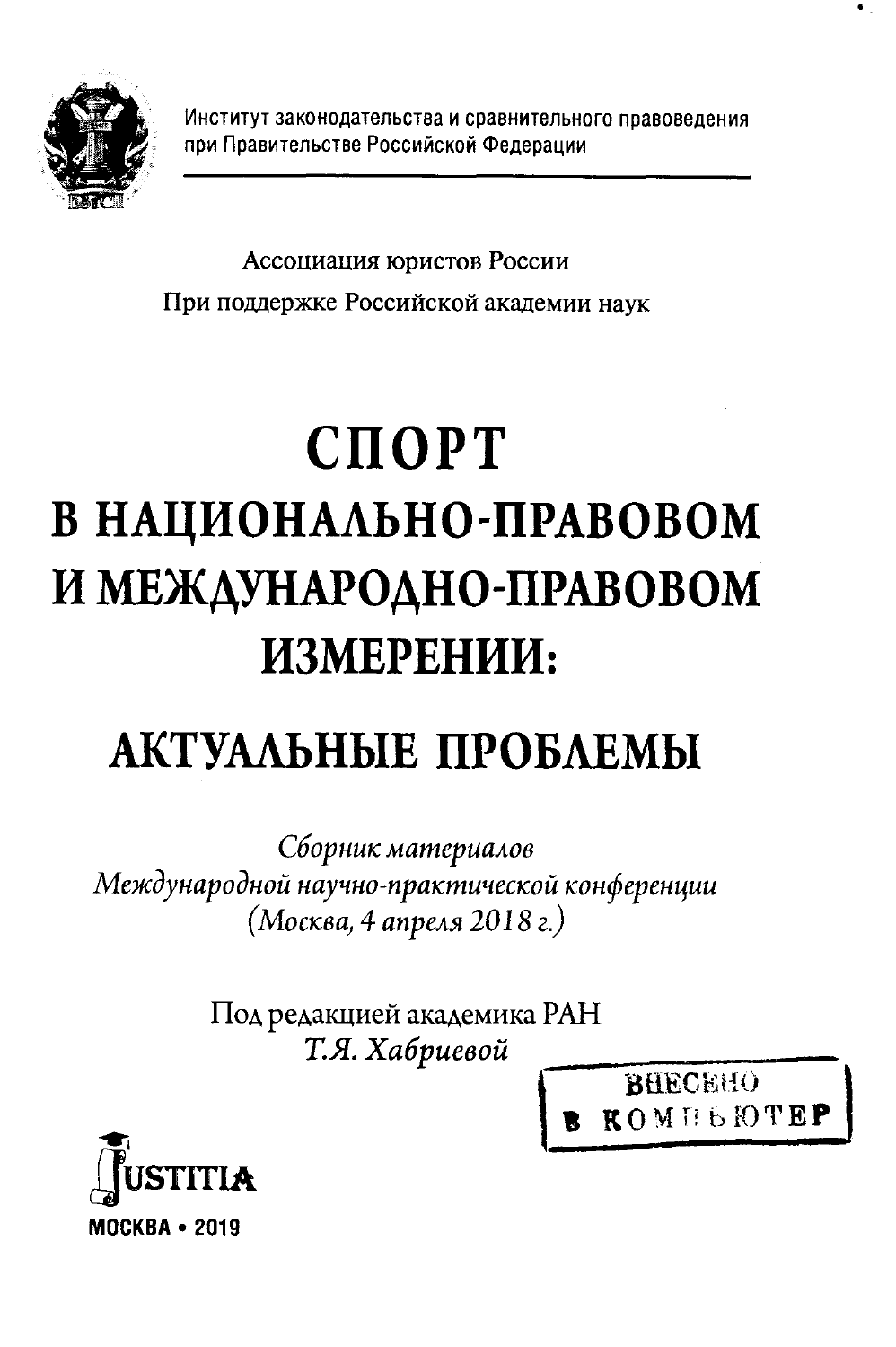#### Редакционная коллегия:

*Хабриева Талия Ярулловна* **— академик Российской академии наук, действительный член Международной академии сравнительного права, доктор юридических наук, профессор, заслуженный юрист Российской Федерации, заслуженный юрист Республики Татарстан, директор Института законодательства и сравнительного правоведения при Правительстве Российской Федерации (ИЗиСП), заместитель президента РАН, член Европейской комиссии за демократию через право (Венецианской комиссии Совета Европы),**

*Капустин Анатолий Яковлевич —* **доктор юридических наук, профессор, заслуженный деятель науки Российской Федерации, научный руководитель ИЗиСП, президент Российской ассоциации международного права, заместитель председателя Международного союза юристов, председатель комиссии по международному праву Ассоциации юристов России,**

*Путило Наталья Васильевна* **— кандидат юридических наук, заведующая отделом социального законодательства ИЗиСП,**

*Мельник Тимур Евгеньевич —* **научный сотрудник отдела социального законодательства ИЗиСП**

Спорт в национально-правовом и международно-правовом из-С73 мерении: актуальные проблемы : сборник материалов Международной научно-практической конференции (Москва, 4 апреля 2018 г.) / кол. авторов под ред. Т.Я. Хабриевой. —Институт законодательства и сравнительного правоведения при Правительстве Российской Федерации : ЮСТИЦИЯ, 2019. - 296 с.

#### **ISBN 978-5-4365-3081-9**

**В сборник включены материалы Мездународной научно-практической конференции «Спорт в национально-правовом и международно-правовом измерении: актуальные проблемы». Конференция была проведена 4 апреля 2018 г. в Институте законодательства и сравнительного правоведения при Правительстве Российской Федерации совместно с Ассоциацией юристов России при поддержке Российской академии наук.**

**Тема конференции обусловлена актуальностью вопросов нормативного оформления отношений в сфере спорта, расширяющимся влиянием правовых регуляторов на развитие международного и российского спортивного движения, на права и обязанности спортивных организаций, спортсменов и тренеров.**



### УДК 34:7 ББК 67:75

**1**

- © Институт законодательства **и сравнительного правоведения при Правительстве Российской Федерации, 2019**
- **© Коллектив авторов. 2019**
- **© ООО** «Издательство «КноРус», Редакция «Юстиния» 2019

 $\sqrt{\mathbf{h}}$ .

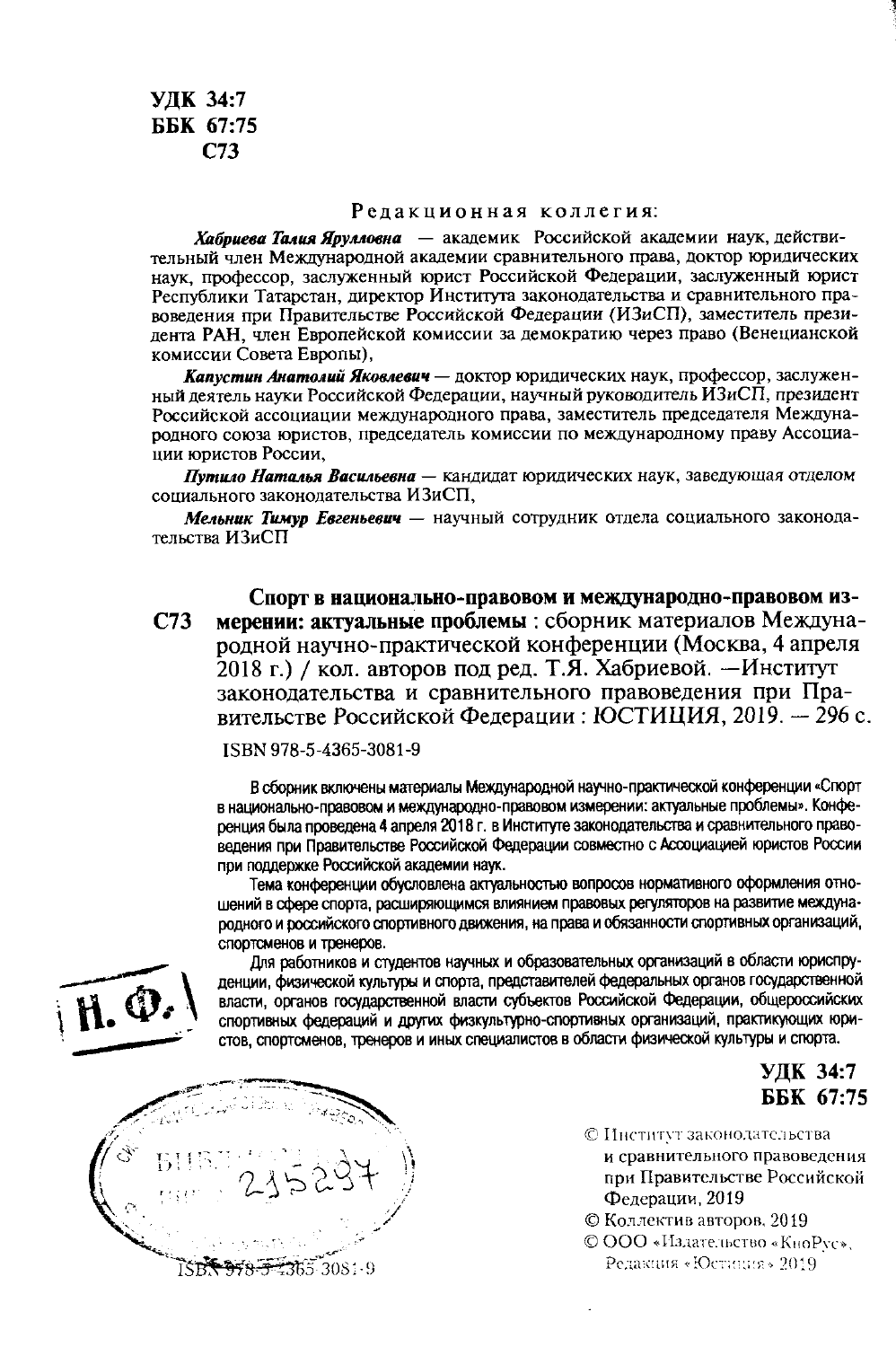

**The Association of Russian Lawyers** With the assistance of the Russian Academy of Science

# **SPORTS** IN THE NATIONAL AND THE INTERNATIONAL LEGAL DIMENSIONS: ACTUAL ISSUES

*Digest of the International scientific practical conference (Moscow, April 4 ,2 0 1 8 )*

Edited by the member of the Russian Academy of Sciences *T.Y. Khabrieva*

**JUSTITIA • MOSCOW • 2019**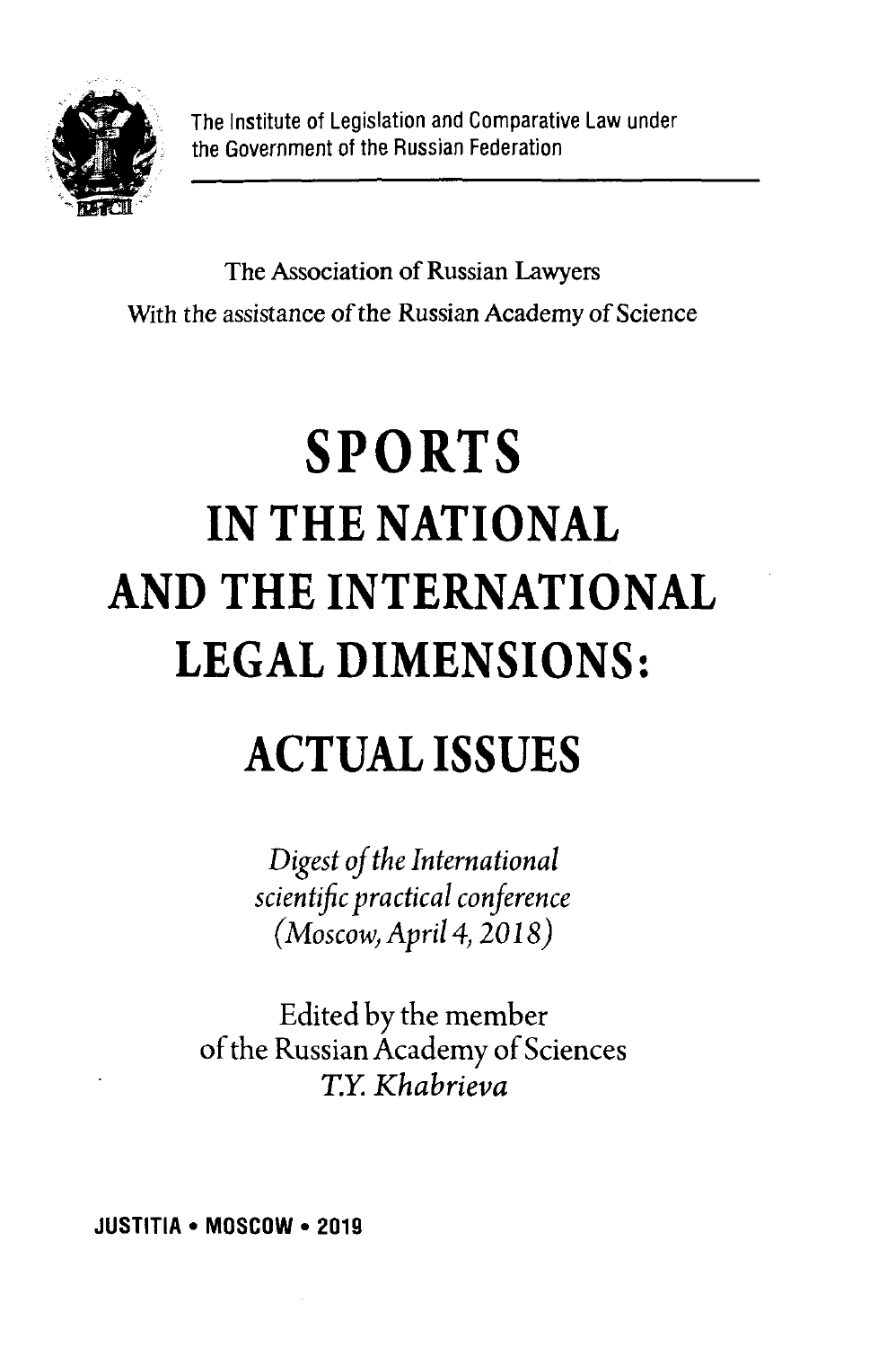#### **Editorial team:**

*Khabrieva Talia Yarutlovna* **- academician of the Russian Academy of Sciences, director i of the Institute of Legislation and Comparative Law under the Government of the Russian Federation, deputy President of the Russian Academy of Sciences, member of the Academy of Comparative Law (IACL), doctor of law, professor, honored lawyer of the Russian Federation, honored lawyer of the Republic of Tatarstan, member of the European Commission for Democracy through Law (Venice Commission of the Council of Europe),**

*Kapustin Anatoliy Yakovlevitch* **— doctor of law, professor, honored scientist of Russia, research supervisor of the Institute of Legislation and Comparative law under the Government of the Russian Federation, the president of the Russian Association of International Law, deputy chairperson of International Union of Lawyers, chairperson of the Commission of International Law of the Association of Lawyers of the Russian Federation,**

*Putilo Natalia Vasilievna* **- head of the Department of social legislation of the Institute of Legislation and Comparative Law under the Government of the Russian Federation, Ph.D;**

*Melnik Timur Evgenievitch -* **researcher of the department of social legislation of the Institute of Legislation and Comparative Law under the Government of the Russian Federation**

**Sports in the National and the International Legal Dimensions: Actual Issues:** Digest of the International Scientific Practical Conference (Moscow, April 4, 2018) / ed. by T.Y. Khabrieva. — Moscow: The Institute of Legislation and Comparative Law unde the Government of the Russian Federation, JUSTITIA, 2019. — 296 p.

**ISBN 978-5-4365-3081-9**

**This digest includes the materials of the International scientific practical conference «Sports in the national and the international legal dimensions: actual issues». The related conference was held on the 4th of April 2018 at the Institute of Legislation and Comparative Law under the Government of the Russian Federation in cooperation with the Association of Russian Lawyers and with the assistance of the Russian Academy of Science.**

**The conference topic was determ ined upon the actual and important issues of legal** regulation of relationships in the sports sphere, upon the spreading influence of normative regulators over the development of international and Russian sports movement and **over rights and obligations of sport organizations, athletes and trainers.**

**This volume is addressed to the workers and students of scientific and educational organizations in the sphere of jurisprudence, physical culture and sports, to the representatives of federal state power bodies, state power bodies of the Russian Federation subjects, all-Russian sport federations and other sport organizations, to lawyers, athletes, trainers and specialists in the field of physical culture and sports.**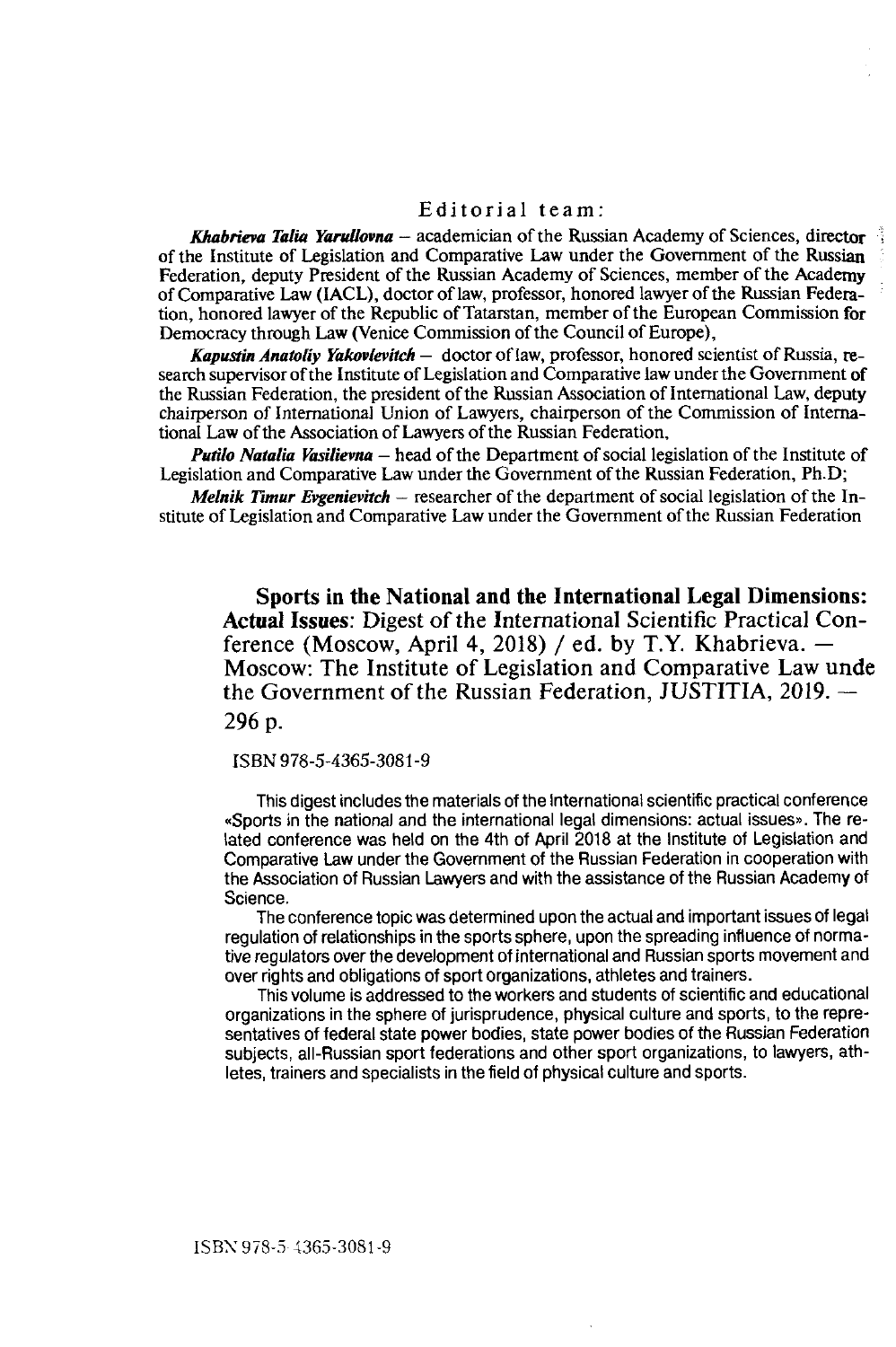

**The Institute of Legislation and Comparative Law under the Government of the Russian Federation**

**Association des juristes de la Russie** Avec le soutien de l'Académie des sciences de la Russie

# **SPORT** DANS LES DIMENSIONS DU DROIT NATIONAL ET DU DROIT INTERNATIONAL: ENJEUXACTUELS

*Recueil des actes de la Conference scientifique et pratique internationale (4 avril 2 0 1 8 Moscou)*

Sous la direction générale de *T.Y. Khabrieva,* membre de lAcademie des sciences de Russie

**JUSTITIA • MOSCOW • 2019**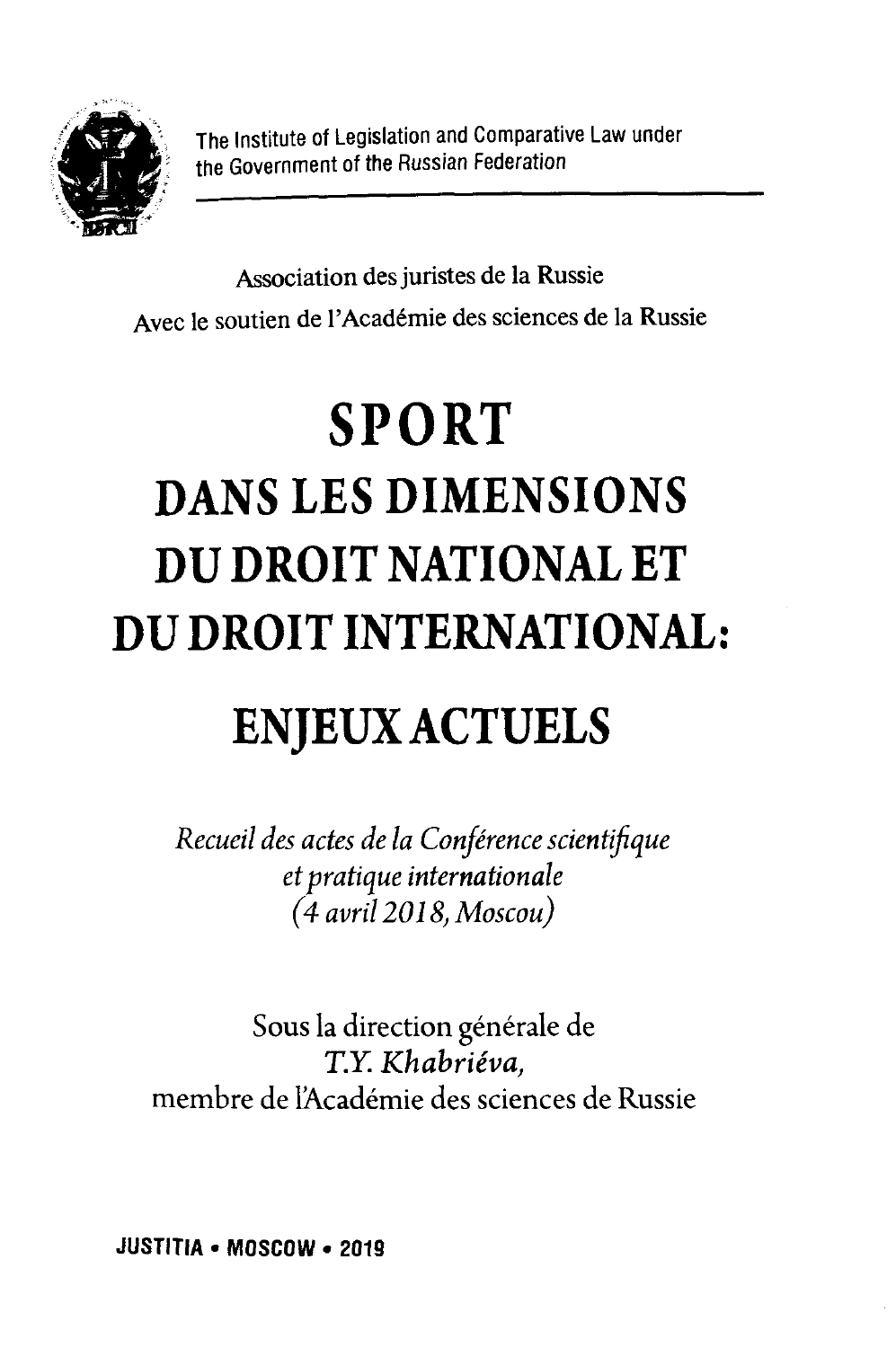#### *Informations sur les auteurs*

et d'administration publique aupres du President de la Federation de Russie, professeur, docteur en droit.

Redkina Aliona Igorevna, maîtrice d'assistant au chaire de droit du sport de l'Universite de droit de Moscou O. Kutafina (MSLA), Ph.D.

Serguéev Alexandre Mikhailovitch, président de l'Académie des sciences de Russie.

**Selesnyov Vladimir Arkadievitch,** professeur associe, charge de recherche au Département de la législation et des procédures administratives de l'Institut de législation et de droit comparé auprès du gouvernement de la Fédération de Russie, Ph.D.

Semiloutina Natalia Gennadievna, professeure associée, directrice du Département de législation civile des états étrangers de l'Institut de législation et de droit compare aupres du gouvemement de la Federation de Russie, docteur en droit.

Smirnova Svetlana Arkadyievna, professeure, juriste émérite de la Fédération de Russie, directrice du Centre federal d'expertise judiciaire au Ministère de la Justice de la Fédération de Russie, docteur en droit.

**Tchedzhemov Serguei Rouslanovitch,** professeur au chaire de theorie et d'histoire du droit et de l'Etat de l'Universite d'Etat d'Ossetie du Nord K.L. Khetagurov, professeur au chaire des sciences sociales, humanitaires et 6conomiques de l'Acad6mie d'Etat de medecine d'Ossetie du Nord, docteur es sciences pedagogiques.

Treschetenkova Natalia Yourievna, chargée de recherche au Département de législation constitutionnelle, administrative et pénal étranger et du droit international de l'Institut de législation et de droit comparé auprès du gouvernement de la Fédération de Russie.

**Trountsevskii Youri Vladimirovitch,** professeur, directeur de recherche au Departement de methodologie de lutte contre la corruption de l'lnstitut de législation et de droit comparé auprès du gouvernement de la Fédération de Russie, docteur en droit.

Tsomartova Fatima Valérievna, chargée de recherche au Département de législation sociale de l'Institut de législation et de droit comparé auprès du gouvemement de la Federation de Russie, Ph.D.

Zhouravlyova Oxana Olégovna, directrice de recherche au Département de droit financier, fiscal et budgétaire de l'Institut de législation et de droit compare aupres du gouvemement de la Federation de Russie, Ph.D.

**Zyrianov Serguei Mikhailovitch,** professeur, directeur de recherche au Département de la législation et des procédures administratives de l'Institut de législation et de droit comparé auprès du gouvernement de la Fédération de Russie, professeur à l'Université de Moscou du Ministère des affaires intérieures de la Fédération de Russie V. Kikot, docteur en droit.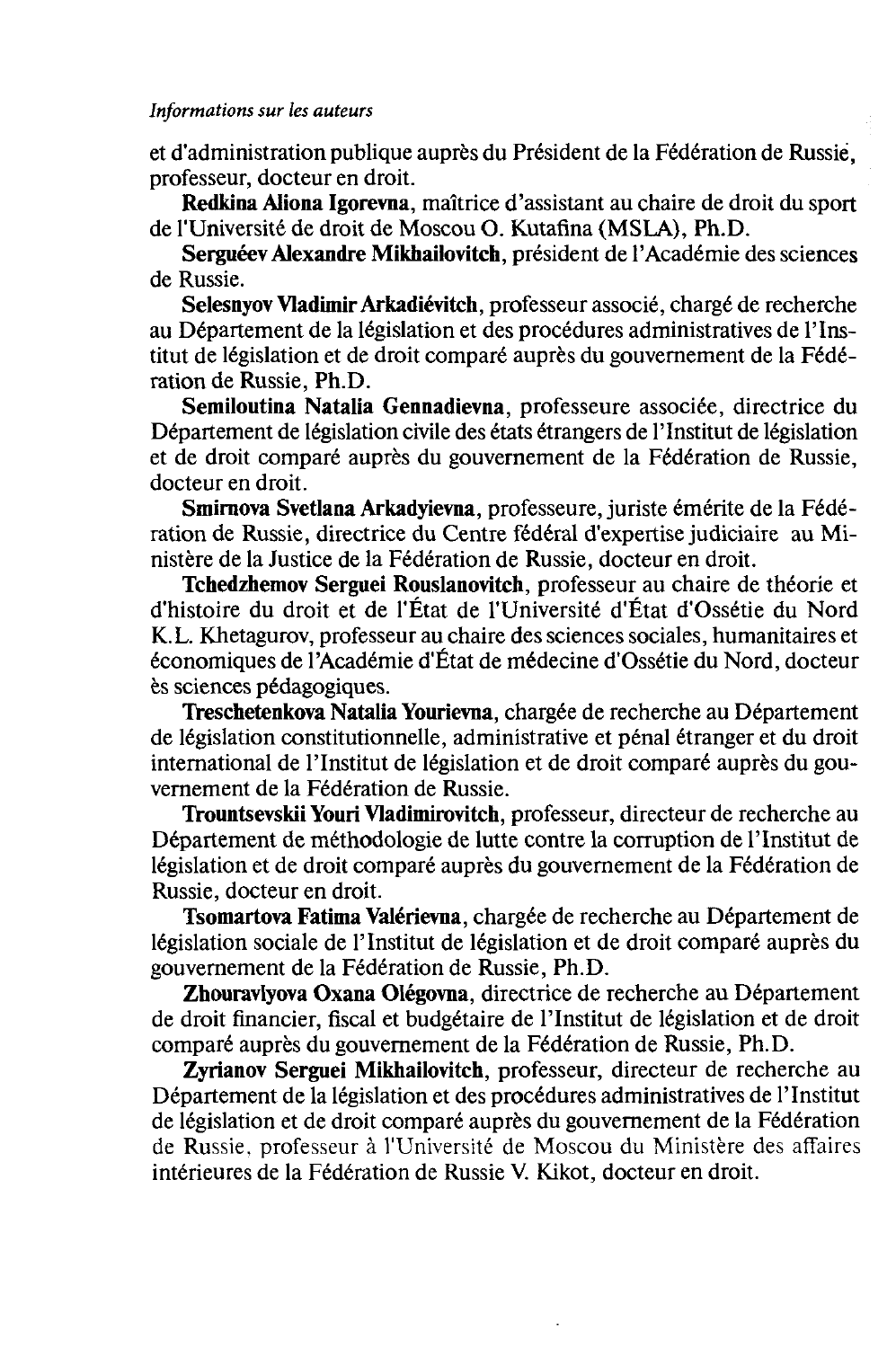### **СОДЕРЖАНИЕ**

-

| Сергеев Александр Михайлович                                                                                                      |
|-----------------------------------------------------------------------------------------------------------------------------------|
| Хабриева Талия Ярулловна                                                                                                          |
| Шулятьев Игорь Александрович<br>К ВОПРОСУ О МЕЖДУНАРОДНО-ПРАВОВОМ<br>РЕГУЛИРОВАНИИ ОТНОШЕНИЙ В ОБЛАСТИ<br>ФИЗИЧЕСКОГО ВОСПИТАНИЯ. |
| Иглин Алексей Владимирович<br>ПРАВО НА ЗАНЯТИЕ СПОРТОМ В УСЛОВИЯХ<br>СТАНОВЛЕНИЯ МЕЖДУНАРОДНОГО                                   |
| Бальхаева Саяна Баировна<br>ВСТУПЛЕНИЕ В СИЛУ МЕЖДУНАРОДНЫХ<br>ДОГОВОРОВ В ОБЛАСТИ СПОРТА                                         |
| Доронина Наталия Георгиевна<br>МЕЖДУНАРОДНОЕ ПРАВО.<br>МЕЖДУНАРОДНОЕ ЧАСТНОЕ ПРАВО<br>И ПРАВОВЫЕ МЕХАНИЗМЫ РАЗРЕШЕНИЯ             |
| Головина Анна Александровна<br>ПРАВА СПОРТСМЕНОВ В СОВРЕМЕННОЙ<br>КОНЦЕПЦИИ ПРАВ И СВОБОЛ<br>ЧЕЛОВЕКА И ГРАЖДАНИНА:               |
| Березов Виктор Ацамазович<br>ВСЕМИРНЫЙ АНТИДОПИНГОВЫЙ КОДЕКС<br>2021 ГОДА: ЧТО НОВОГО ЖДЕТ МИРОВУЮ<br>АНТИДОПИНГОВУЮ СИСТЕМУ      |
| Федоров Александр Вячеславович<br>СПОРТИВНОЕ УГОЛОВНОЕ ПРАВО:<br>КРИМИНАЛИЗАЦИЯ И КВАЛИФИКАЦИЯ                                    |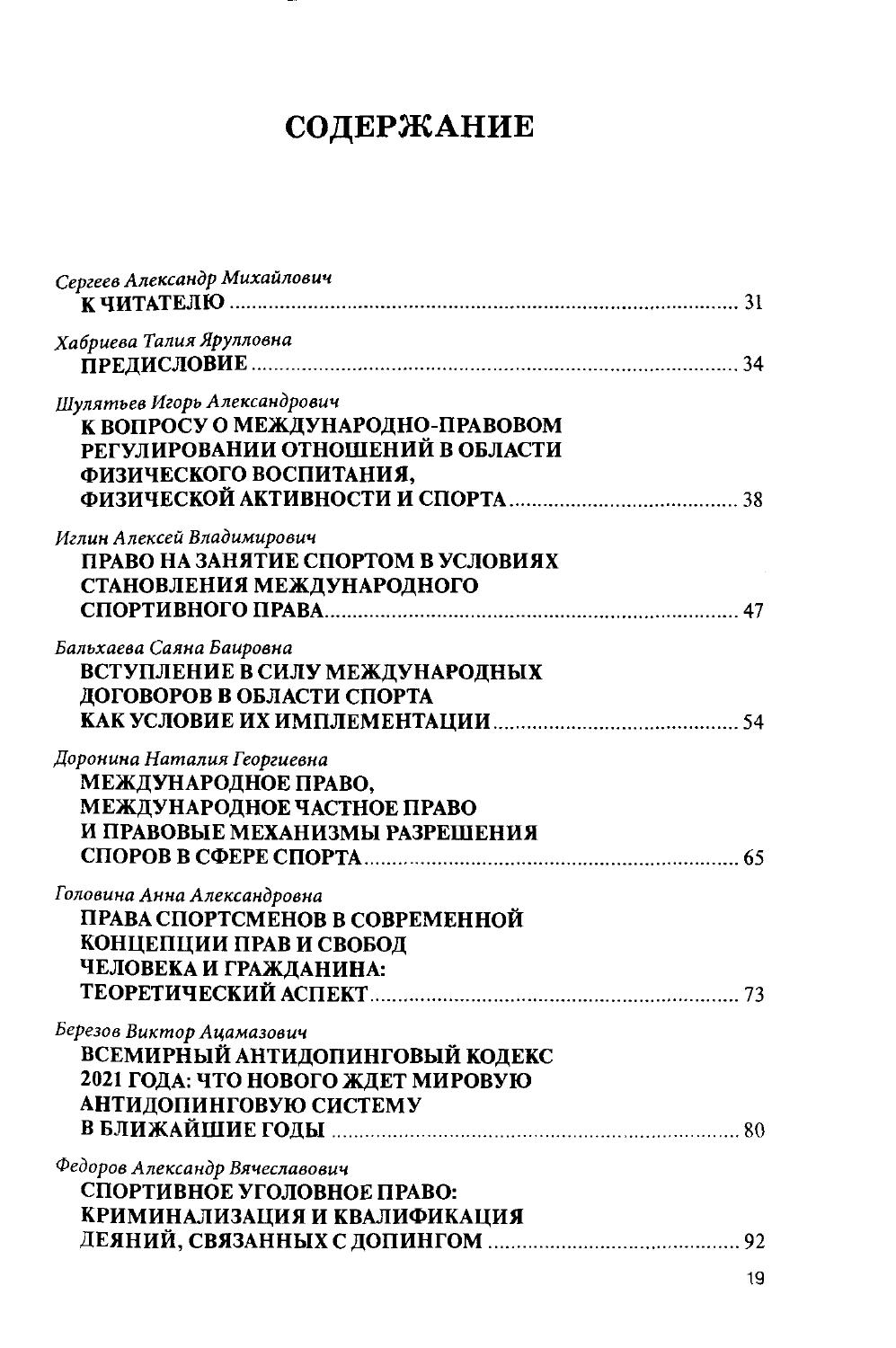*Содержание*

| Никитина Елена Евгеньевна<br>ПРАВОВАЯ ПРИРОДА ОБЩЕСТВЕННО-<br>ГОСУДАРСТВЕННЫХ СПОРТИВНЫХ ОБЪЕДИНЕНИЙ  120                                                                    |
|------------------------------------------------------------------------------------------------------------------------------------------------------------------------------|
| Нанба Сария Беслановна<br>РЕАЛИЗАЦИЯ ПОЛНОМОЧИЙ В СФЕРЕ<br>ФИЗИЧЕСКОЙ КУЛЬТУРЫ И СПОРТА:                                                                                     |
| Трунцевский Юрий Владимирович<br>ПРАВОВОЕ РЕГУЛИРОВАНИЕ ПРОТИВОДЕЙСТВИЯ<br>КОРРУПЦИИ И ИНЫМ ПРАВОНАРУШЕНИЯМ                                                                  |
| Голованова Наталья Александровна,<br>Селезнев Владимир Аркадьевич<br>ПРАВОВЫЕ АСПЕКТЫ ОБЕСПЕЧЕНИЯ<br>ОБЩЕСТВЕННОГО ПОРЯДКА<br>ПРИ ПРОВЕДЕНИИ ОФИЦИАЛЬНЫХ                     |
| Хаванова Инна Александровна<br>ГЕННЫЙ ДОПИНГ И МЕЖДУНАРОДНОЕ ПРАВО:                                                                                                          |
| Смирнова Светлана Аркадьевна,<br>Омельянюк Георгий Георгиевич<br>ОПЫТ ПРИМЕНЕНИЯ СУДЕБНО-ЭКСПЕРТНЫХ<br>ЗНАНИЙ ПО ДЕЛАМ, СВЯЗАННЫМ<br>С НАРУШЕНИЕМ АНТИДОПИНГОВЫХ ПРАВИЛ  170 |
| Зырянов Сергей Михайлович<br>АДМИНИСТРАТИВНАЯ ОТВЕТСТВЕННОСТЬ                                                                                                                |
| Мельник Тимур Евгеньевич<br>УЧАСТИЕ ОРГАНОВ ГОСУДАРСТВЕННОЙ ВЛАСТИ<br>СУБЪЕКТОВ РОССИЙСКОЙ ФЕДЕРАЦИИ                                                                         |
| Журавлева Оксана Олеговна<br>ФИНАНСОВО-ПРАВОВЫЕ МЕРЫ ПРОТИВОДЕЙСТВИЯ                                                                                                         |
| Макарова Оксана Валерьевна<br>АНТИДОПИНГОВОЕ ОБРАЗОВАНИЕ<br>КАК ВАЖНАЯ МЕРА ПРЕДУПРЕЖДЕНИЯ                                                                                   |

 $\bar{\beta}$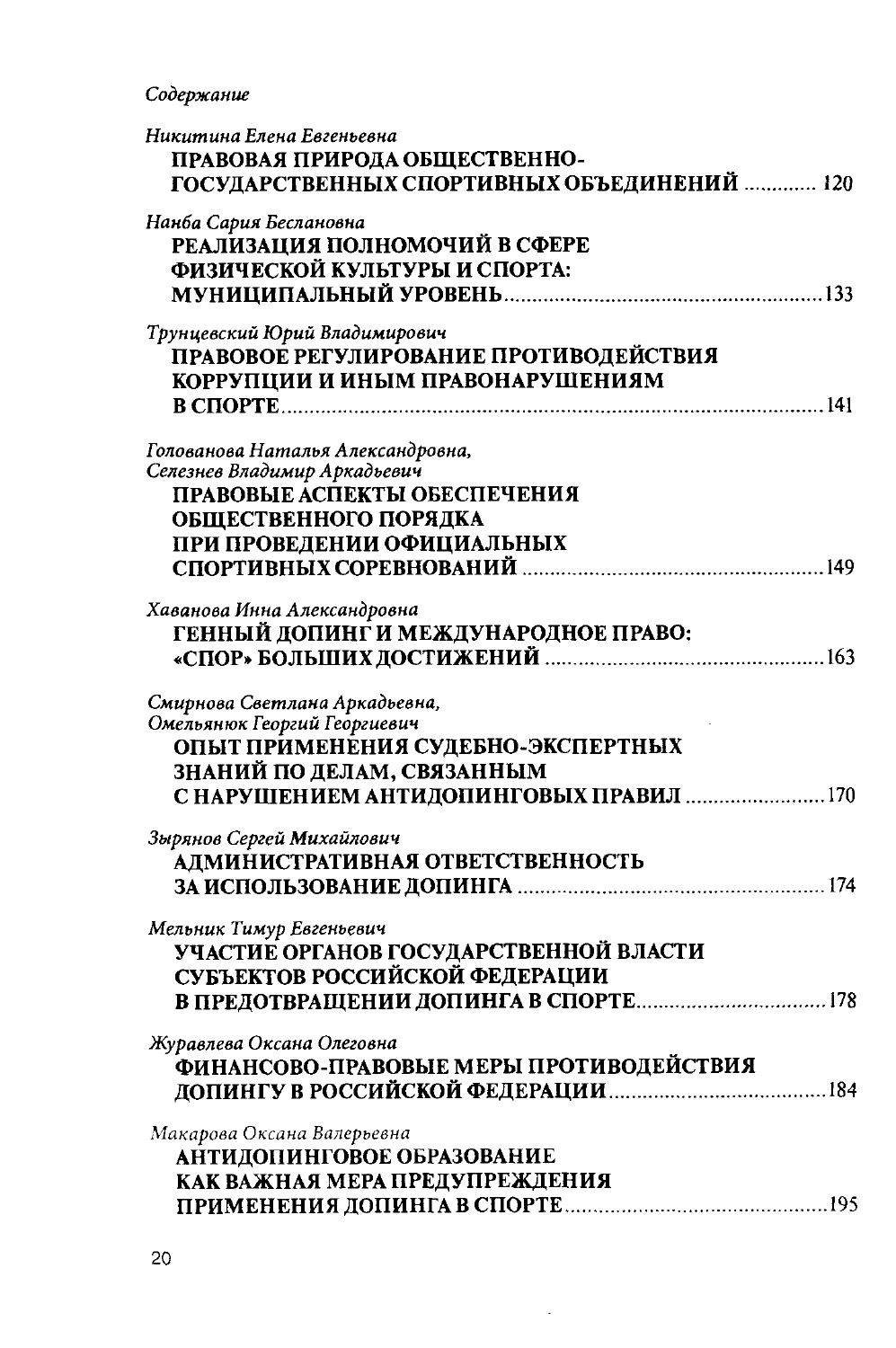*Содержание*

| Понкин Игорь Владиславович,<br>Редькина Алена Игоревна                                                                                                                                      |
|---------------------------------------------------------------------------------------------------------------------------------------------------------------------------------------------|
| Чеджемов Сергей Русланович<br>ОБ УРОКАХ АНТИРОССИЙСКИХ СПОРТИВНЫХ<br>САНКЦИЙ И НЕОБХОДИМОСТИ СОЗДАНИЯ<br>МЕЖДУНАРОДНОГО МЕДИЦИНСКОГО                                                        |
| Хромова Наталия Михайловна<br>УГОЛОВНО-ПРАВОВАЯ<br>И АЛМИНИСТРАТИВНО-ПРАВОВАЯ ЗАЩИТА<br>НЕСОВЕРШЕННОЛЕТНИХ СПОРТСМЕНОВ:                                                                     |
| Семилютина Наталья Геннадьевна<br>БОРЬБА С ДОПИНГОМ, ПРОБЛЕМА РАЗРЕШЕНИЯ<br>СПОРОВ И ВОПРОСЫ РЕФОРМИРОВАНИЯ                                                                                 |
| Данилевич Александр Станиславович<br>ОЦЕНКА И ИССЛЕДОВАНИЕ ДОКАЗАТЕЛЬСТВ<br>СПОРТИВНЫМ АРБИТРАЖНЫМ СУДОМ                                                                                    |
| Гайдаенко Шер Наталья Ивановна<br>ОРГАНИЗАЦИОННЫЕ ОСНОВЫ СИСТЕМЫ<br>УРЕГУЛИРОВАНИЯ СПОРОВ В СФЕРЕ СПОРТА<br>И РЕШЕНИЯ СПОРТИВНОГО АРБИТРАЖНОГО<br>СУДА В ЗЕРКАЛЕ ПРАКТИКИ ФЕДЕРАЛЬНОГО СУДА |
| Погосян Екатерина Владимировна<br>СТАНДАРТ ДОКАЗЫВАНИЯ В СПОРАХ,<br>СВЯЗАННЫХ С ПРИМЕНЕНИЕМ СПОРТСМЕНАМИ                                                                                    |
| Иноземцев Илья Алексеевич<br>СПОРЫ В ОБЛАСТИ АНТИДОПИНГОВОГО<br>ЗАКОНОДАТЕЛЬСТВА В АНТИДОПИНГОВОМ<br>ОТДЕЛЕНИИ СПОРТИВНОГО                                                                  |
| Цомартова Фатима Валерьевна<br>СОВРЕМЕННЫЕ ЗАРУБЕЖНЫЕ ДОКТРИНЫ<br>ГОСУДАРСТВЕННОГО УПРАВЛЕНИЯ<br>В ОБЛАСТИ ФИЗИЧЕСКОЙ КУЛЬТУРЫ И СПОРТА 265                                                 |